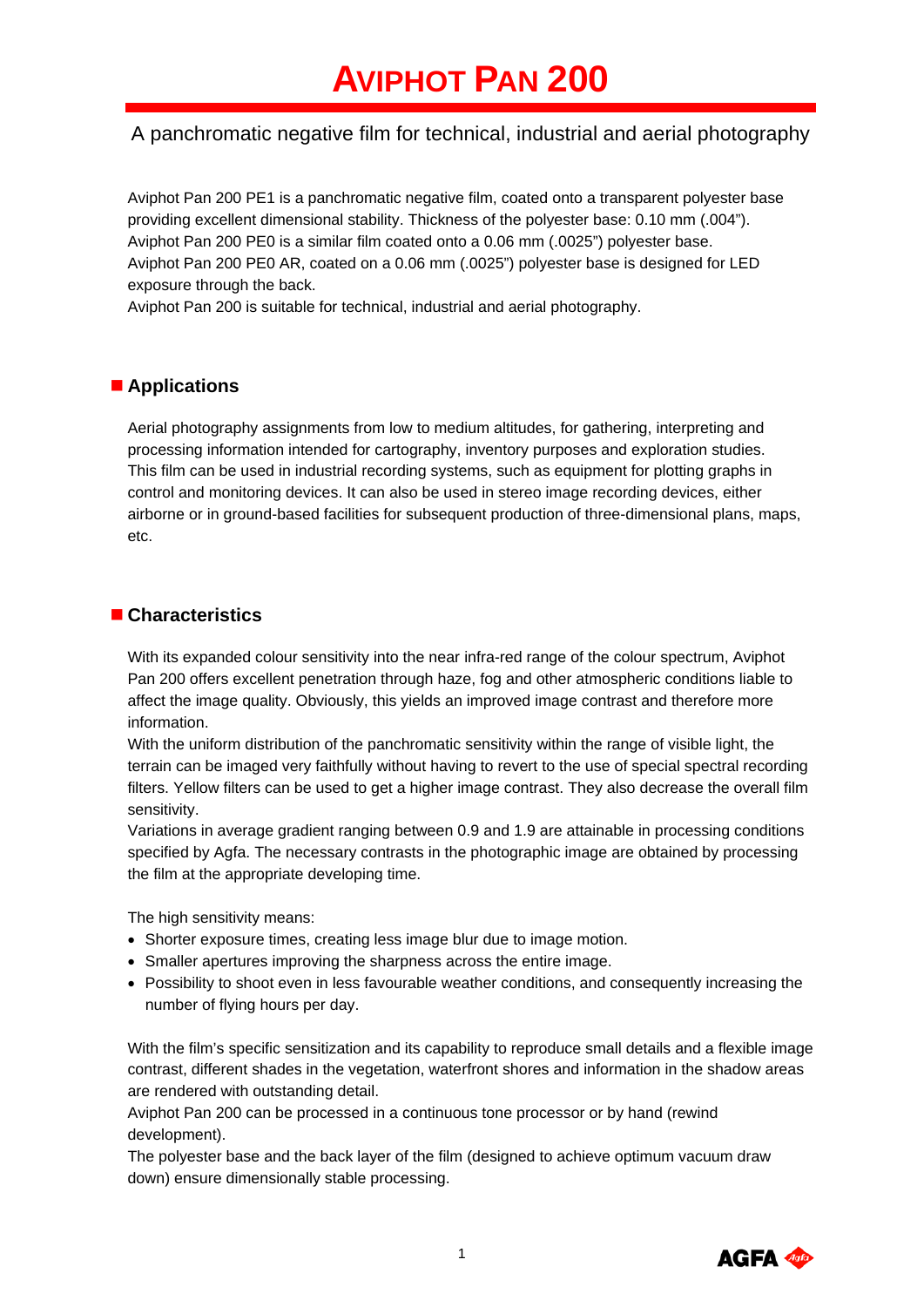## **Photographic data**

#### **Colour sensitivity**

Panchromatic, up to 750 nm.

### **Absolute spectral sensitivity**



Sensitivity is reciprocal of the esposure (mJ/m<sup>2</sup>) required to produce the indicated density. Processed in Gevatone 66, in G 74 c developer at 30 °C, for 42 seconds.

#### **Resolution**

According to ANSI PH 2.33 standard: TOC (Target Object Contrast) 1000:1= 181 lp/mm or 362 dots/mm. TOC  $1.6:1 = 51$  lp/mm or  $102$  dots/mm.

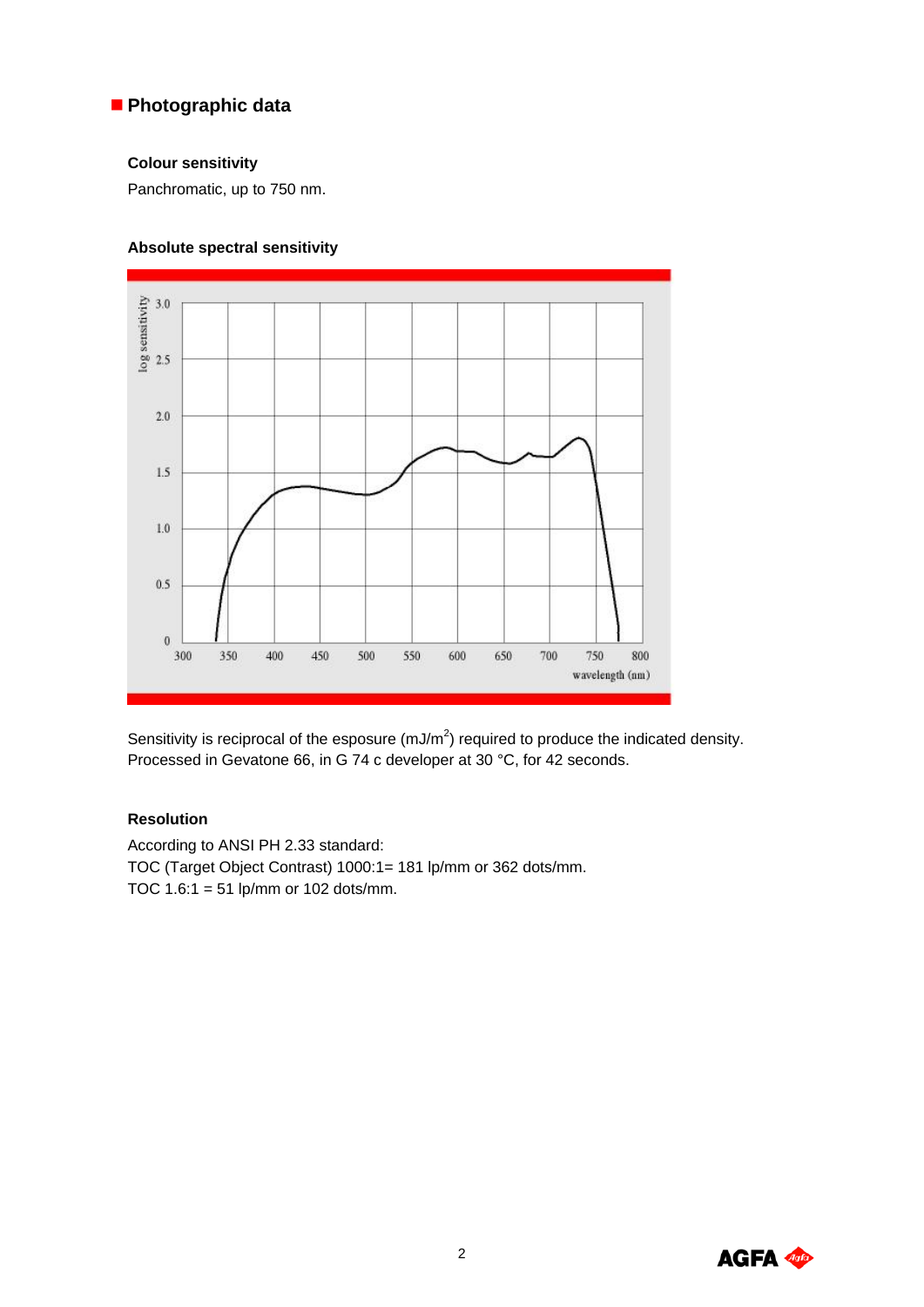# **RMS granularity**



Measured at 50µm spot size.

Processed in Gevatone 66, in G 74 c developer at 30 °C and gamma = 1.20.



# **Photographic modulation transfer function**

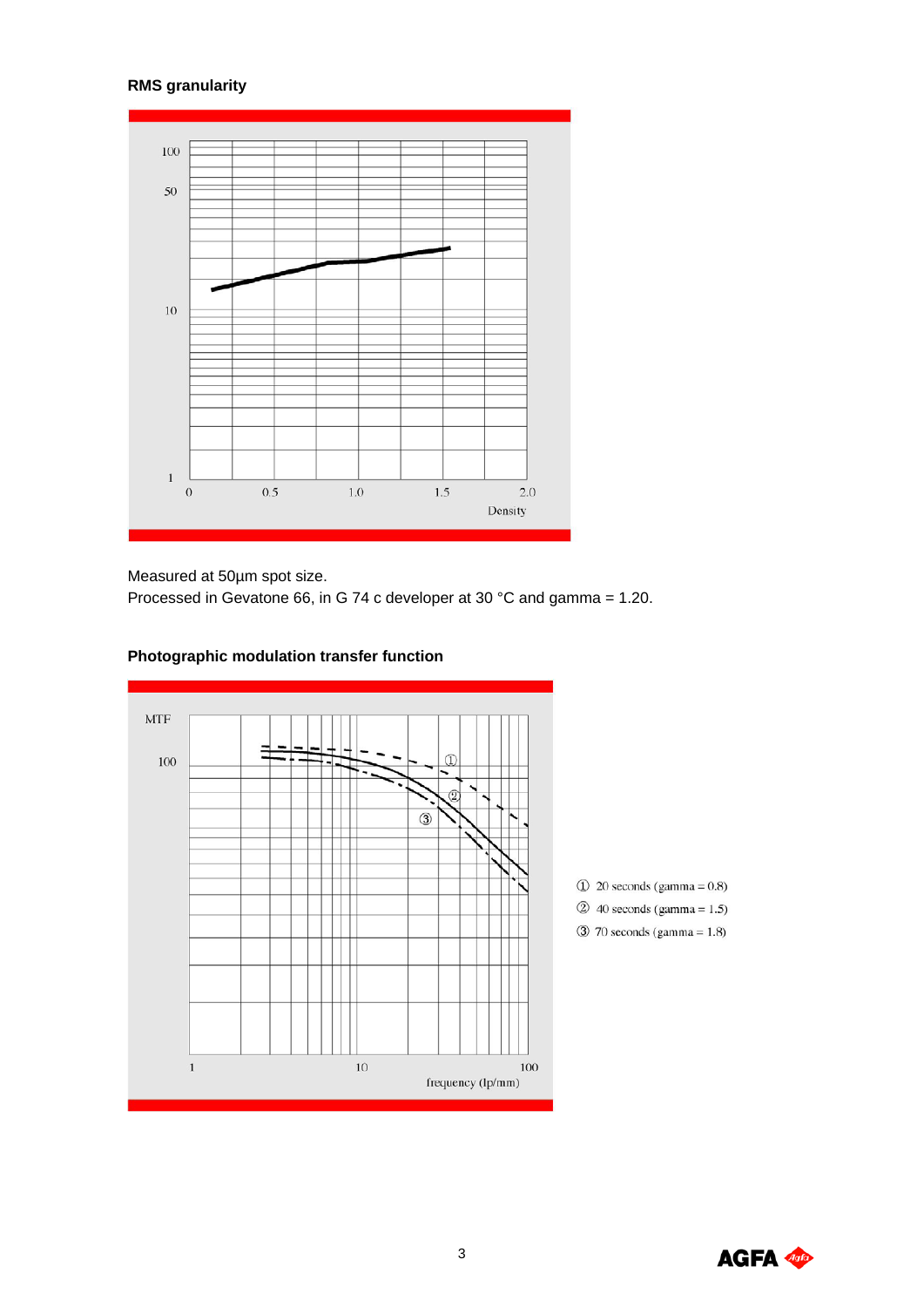# **Production guidelines**

#### **Darkroom lighting**

Aviphot Pan 200 has to be handled in complete darkness.

### **Exposure**

The film speed can vary according to processing. Aviphot Pan 200 can be exposed as a 125 to 250 ASA film. Consequently, it can be used with all classic aerial recording cameras (ZI, LH, Vinten, Recon Optical, ...). Working with EAFS/ISO A exposure values also yields good results, although these values differ for every processor and developer.

Exposure depends on

- the required image contrast;
- the light reflected from the earth;
- altitude and speed of the aircraft.

### **Filter factors**

If filters are used, the exposure time should be increased by a filter factor.

| <b>With filter</b> | L 453  | L 519         | L 599 | L622 |
|--------------------|--------|---------------|-------|------|
|                    | vellow | orange-yellow | red   | red  |
| Filter factor      | 1.5    | 1.8           | 3.0   | 4.U  |

#### Absorption curves of the filters used:



If the filters are supplied by the manufacturers of aerial photography recording cameras, we recommend to follow the filter factors supplied by them.

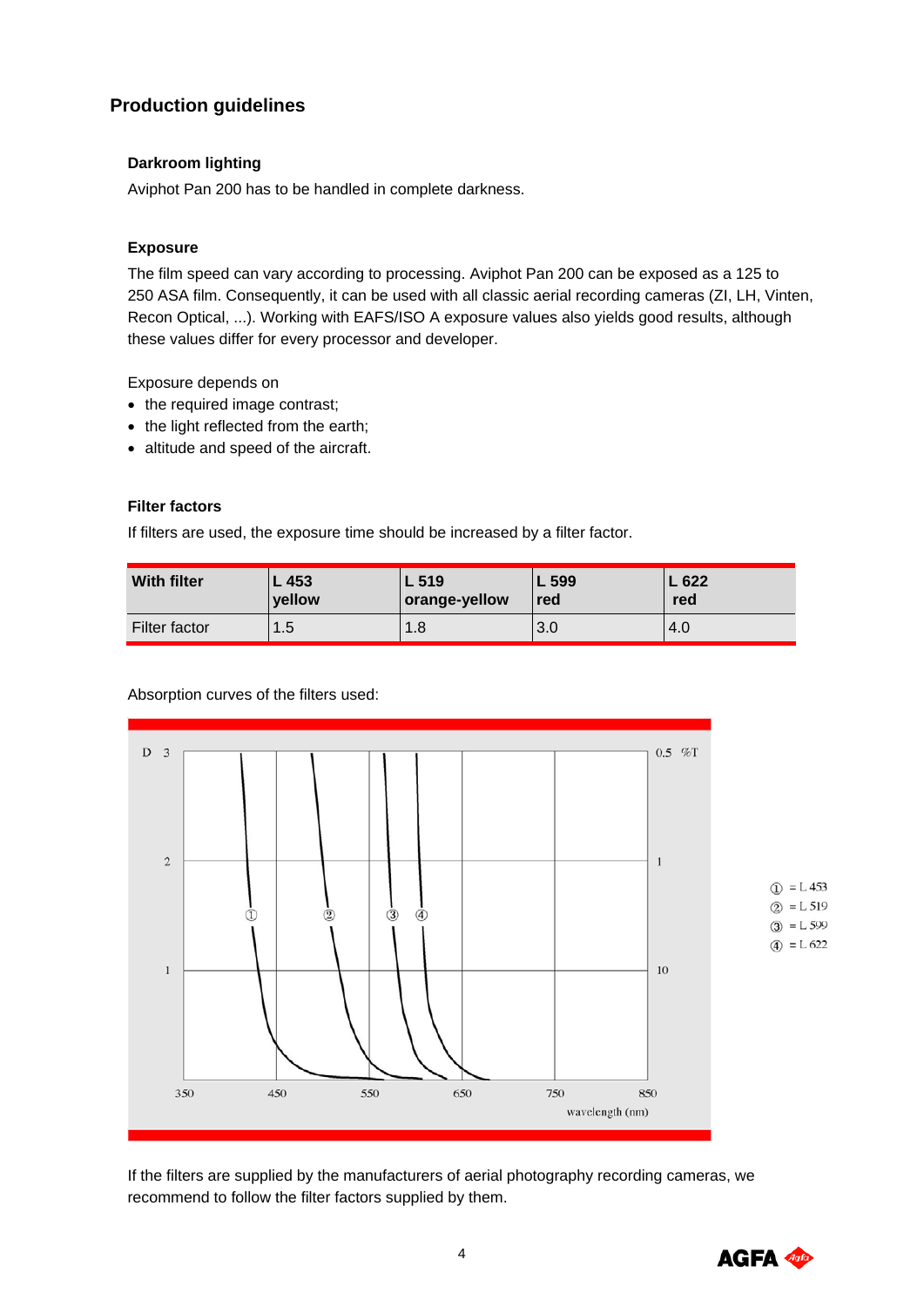#### **Processing**

Aviphot Pan 200 PE1/PE0 can be processed either in a continuous-tone processor, or by hand if there is no processor available.

### *Automatic processing in Gevatone 66, in G 74 c developer*

Optimum quality can be attained at 20 to 70 seconds of developing time, depending on the required gradation and sensitivity.

*Main sensitometric curves*

• Characteristic curves



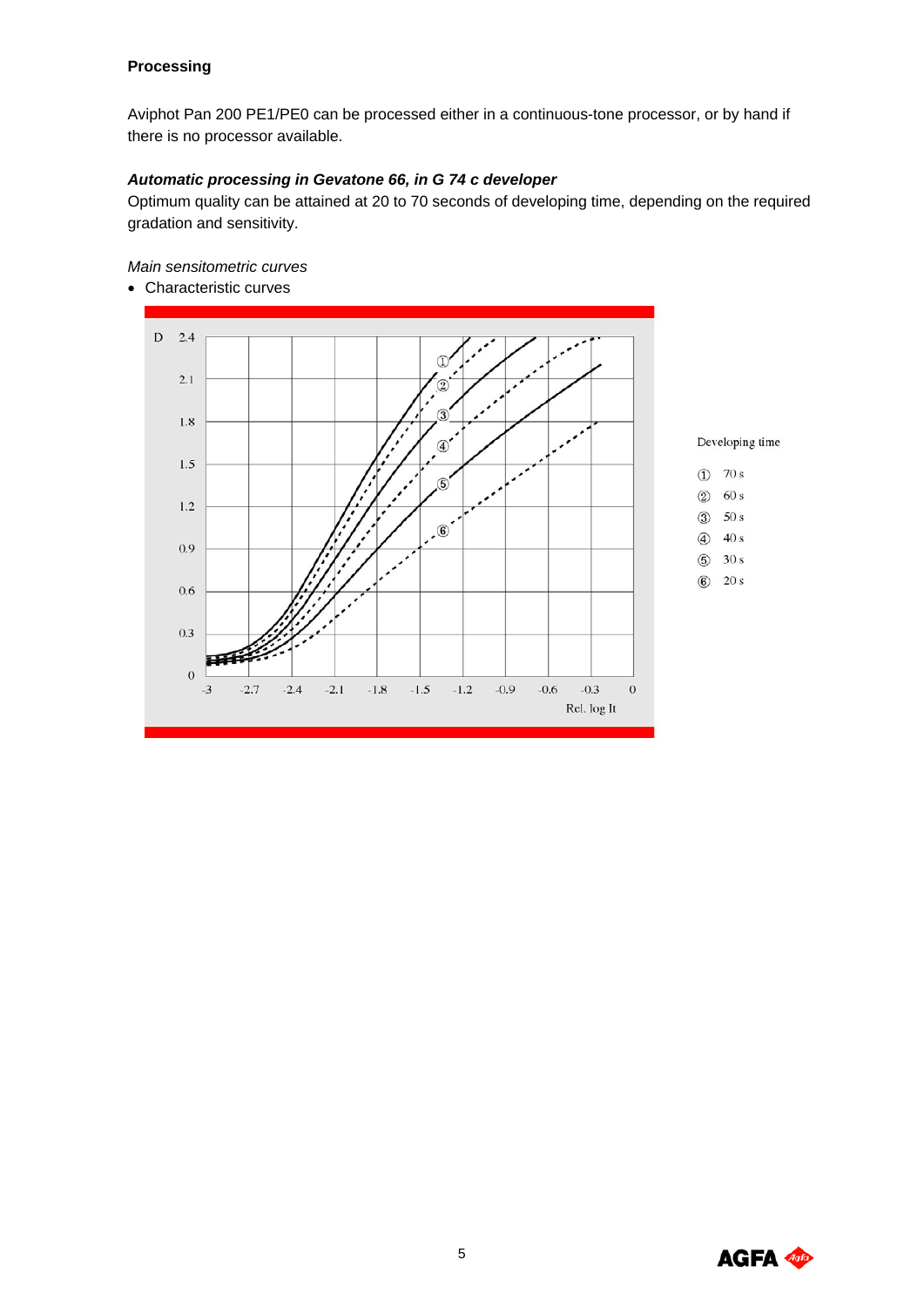#### • Exposure/time curves



EAFS: Exposed using a 5800K xenon flash. Daylight measured 400 nm to 740 nm. ASA: Exposed using a 5800 K xenon flash. Daylight measured with a visual filter.

#### • Average gradient/time curve



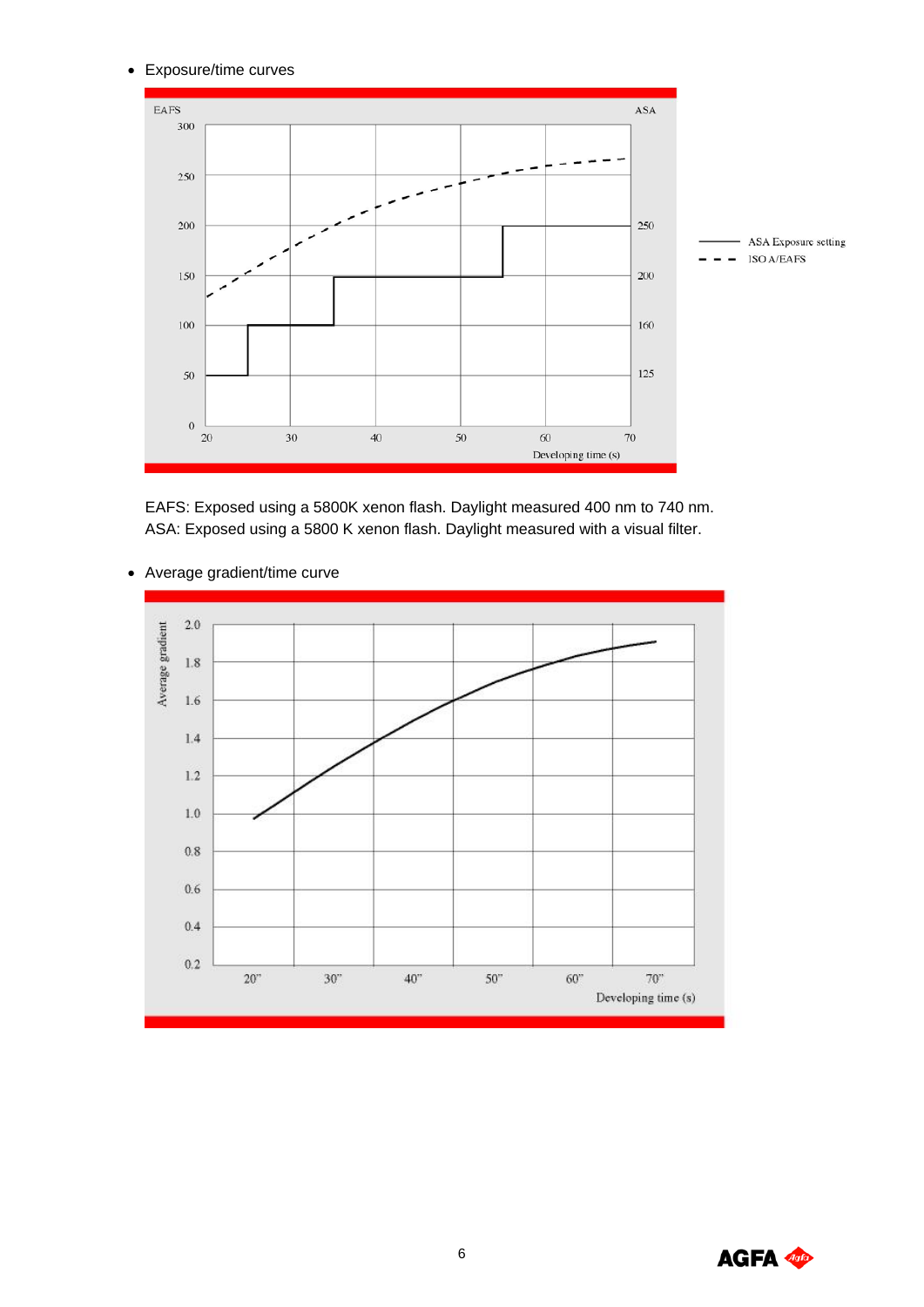• Fog/time curve



#### *Rewind processing*

Example: working method using a Zeiss FE rewind unit.

Wind the exposed film on the rewind frame. Rewind the film once by hand in water at 20 °C. Only afterwards you can start to develop the film.

Developer: G 74 c. The optimum developing time can be derived from the average gradient/time and exposure/time curves.

Rapid fixer: Pfix, with 12 ml of ASP Aditan hardening agent added for every litre of fixer. At least 6 passages required (1 passage at 76 m and 38 m = 2.5 minutes).

Rinsing: 8 passages in running water.

Drying: Add a wetting agent to the final wash water, to ensure drying of the film.

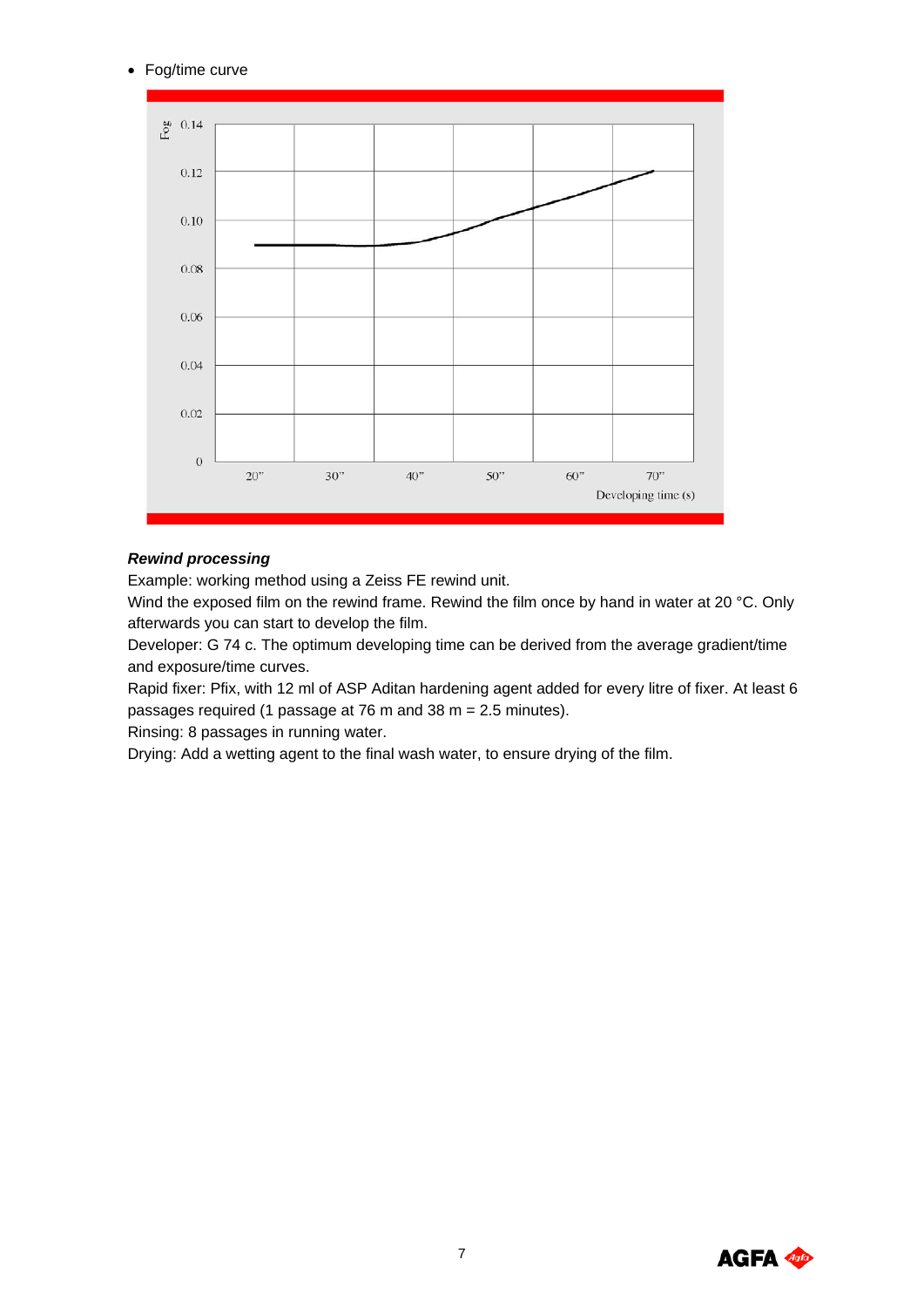

*Rewind development in G 74 c* 

Mixing solution: 1.5 l of part A + 10 l water + 1.5 l of part B + 0.335 l of G 74 s (starter) + 16.7 l water.

Developer temperature: 20 °C.

The most important sensitometric curves for 240 mm x 76 m rolls:



#### • Characteristic curves

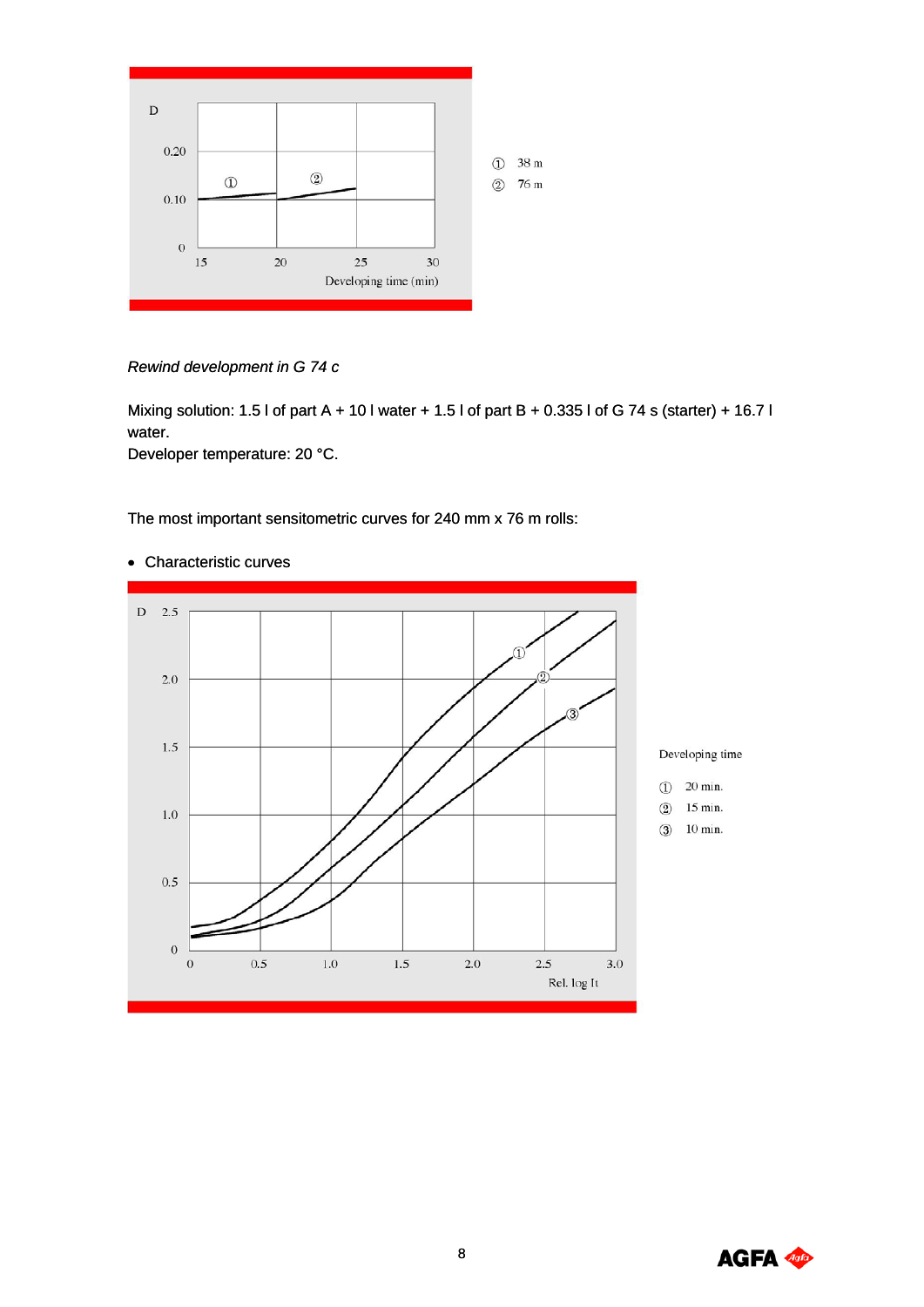• Exposure/time curves



• Average gradient/time curves



• Fog/time curve